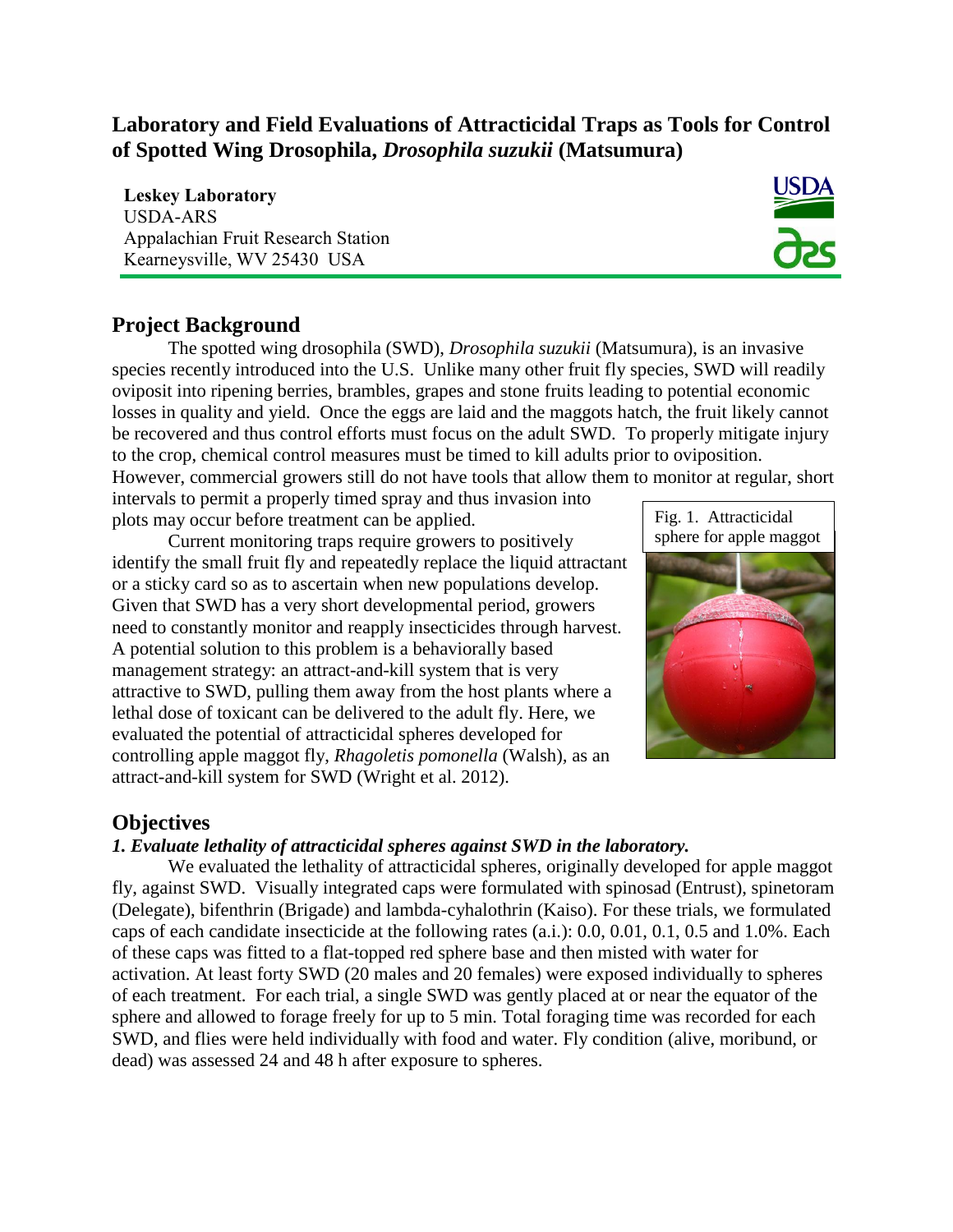#### *2. Determine if SWD will orient to and alight on attracticidal spheres under semi-field conditions.*

In order to determine if SWD will orient to and alight on attracticidal spheres, we enclosed individual potted raspberry plants bearing ripe fruit inside  $2.0 \text{ m}^3$  screened cages. Cages without potted plants served as a control. At the start of each test interval, one of three treatments was assigned: 1) an attracticidal sphere with attractant bait (Monterey Insect Bait, Monterey AgResources, Fresno, CA), 2) an attracticidal sphere without attractant bait, and 3) no sphere. Spheres were covered with a thin layer of Tangletrap (the killing agent) and hung in each field cage at a height equal to that of the fruit on the potted plants. Subsequently, 50 (25 females and 25 males) mature SWD were released in each enclosure and allowed to forage freely for 48 h. At the end of the exposure period, spheres and potted plants were removed from cages. The number of SWD captured per sphere was counted. Raspberry fruit were isolated from the plant and subsequently evaluated for the presence of larvae and pupae. The number of flies captured on baited and unbaited spheres with and without plants were compared, as was the number of larvae and pupae found in fruit.

# **Preliminary Results**

#### *1. Evaluate lethality of attracticidal spheres against SWD in the laboratory.*

We found that SWD will readily feed on spheres (Fig. 2). We also are observing a rate response for all insecticides. We have observed high mortality (>95%) after 24h for caps formulated with 1% spinetoram, spinosad, and lambda-cyhalothrin. Bifenthrin was lower, at 72.5% but increased to 92.5% after 48h (Table 1).



Table 1. Mortality of SWD following exposure to attracticidal spheres in laboratory.

| <b>Chemical</b>    | $\mathbf N$ | Rate $(\%$ a.i.) | Mortality (%)<br>24 h | Mortality (%)<br>48 h |
|--------------------|-------------|------------------|-----------------------|-----------------------|
| <b>Bifenthrin</b>  | 40          | 1.0              | 72.5                  | 92.5                  |
|                    | 40          | 0.5              | 55.0                  | 75.0                  |
|                    | 40          | 0.1              | 37.5                  | 40.0                  |
|                    | 40          | 0.01             | 5.0                   | 10.0                  |
|                    | 40          | $\bf{0}$         | 10.0                  | 12.5                  |
| Spinetoram         | 52          | 1.0              | 98.1                  | 98.1                  |
|                    | 40          | 0.5              | 90.0                  | 90.0                  |
|                    | 49          | 0.1              | 75.5                  | 77.6                  |
|                    | 40          | 0.01             | 20.0                  | 32.5                  |
|                    | 78          | $\bf{0}$         | 9.0                   | 25.6                  |
| Spinosad           | 40          | 1.0              | 97.5                  | 97.5                  |
|                    | 40          | 0.5              | 87.5                  | 95.0                  |
|                    | 40          | 0.1              | 40.0                  | 77.5                  |
|                    | 40          | 0.01             | 12.5                  | 12.5                  |
|                    | 80          | $\bf{0}$         | 1.3                   | 8.8                   |
| Lambda-Cyhalothrin | 40          | 1.0              | 100.0                 | 100.0                 |
|                    | 40          | 0.5              | 97.5                  | 100.0                 |
|                    | 40          | 0.1              | 97.5                  | 100.0                 |
|                    | 40          | 0.01             | 37.5                  | 55.0                  |
|                    | 100         | $\bf{0}$         | 25.0                  | 30.0                  |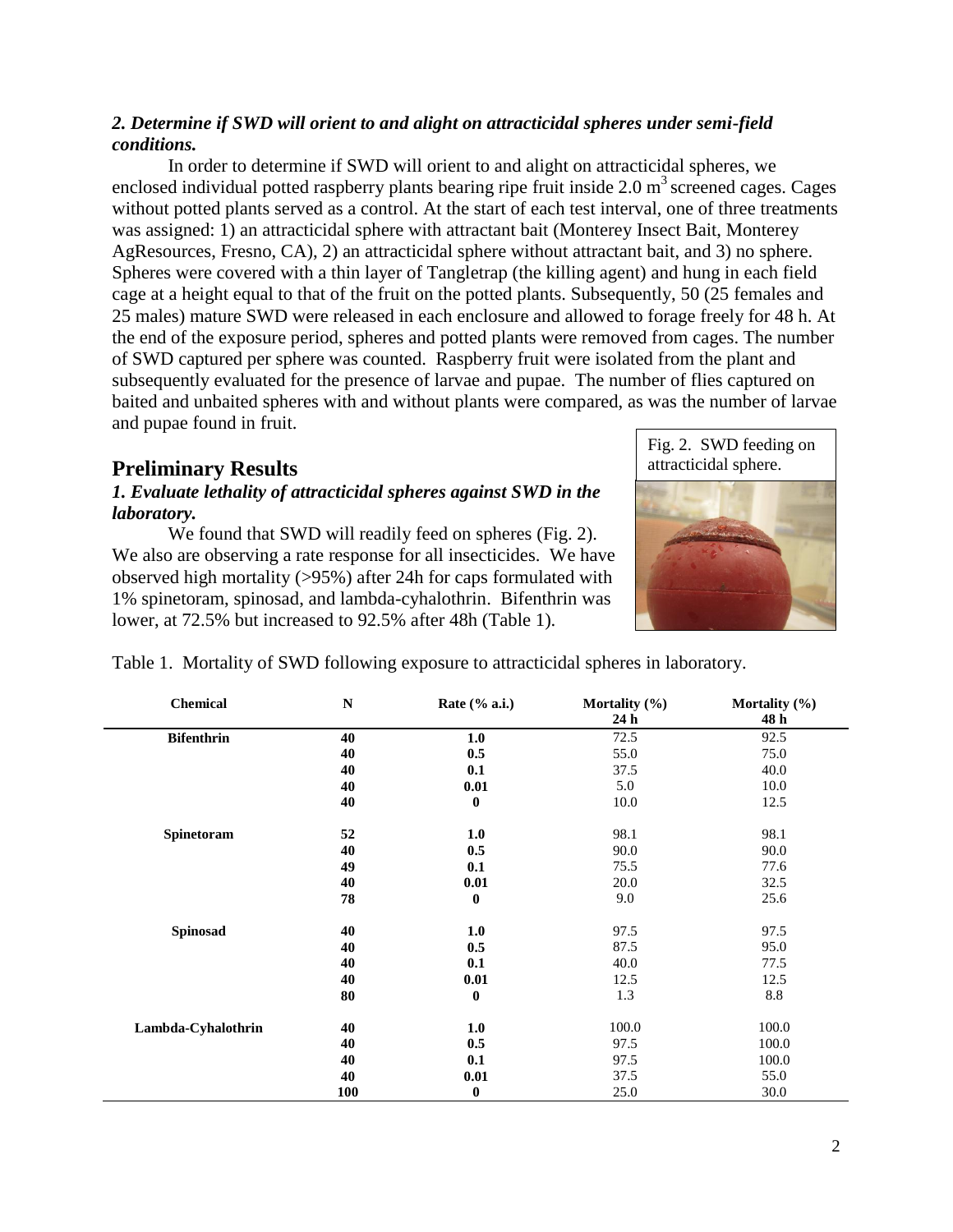#### *2. Determine if SWD will orient to and alight on attracticidal spheres under semi-field conditions.*

We have found that SWD will alight on red spheres. In semi-field studies,  $\sim$ 40% of all released flies will land on spheres with and without baits (Table 2). When raspberry plants were included, the number of flies declined significantly to between  $\sim$ 14-18% (Table 2). However, infestation in raspberries declined significantly when spheres were present, by  $>40\%$ , indicating that presence of spheres reduced oviposition in berries (Fig. 3).

Table 2. Mean No. SWD  $\pm$  SE and % captured on baited and unbaited red spheres in semi-field cages with and without raspberry plants.

|                               | Mean No.          |            |
|-------------------------------|-------------------|------------|
| <b>Treatment</b>              | $SWD \pm SE$      | % Captured |
| <b>Unbaited Sphere</b>        | $19.0 \pm 2.4a^1$ | 38.0%      |
| <b>Baited Sphere</b>          | $20.4 \pm 1.7$ a  | 40.1%      |
| Unbaited Sphere $+$ Raspberry | $9.0 \pm 1.6 b$   | 18.0%      |
| Baited Sphere + Raspberry     | $7.3 \pm 1.2 b$   | 14.6%      |

<sup>1</sup>Means in the same column followed by a different letter are significantly different according to Tukey's HSD.

Fig. 3. Mean ±SE number of SWD larvae and pupae recovered from raspberries when in association with baited and unbaited spheres or nothing (control).



### **Tentative Conclusions**

We have found that the concept of an attracticidal sphere for direct, behaviorally based management of SWD holds potential. Flies will actively feed on attracticidal spheres, and several compounds hold good potential as toxicants. SWD also will alight directly on the sphere surface based on captures on Tangletrap-coated spheres. Sphere presence in association with an attractive host, red raspberry, resulted in nearly 50% reduction in the number of SWD larvae and pupae present in fruit. However, visual stimuli most attractive to SWD have not been identified.